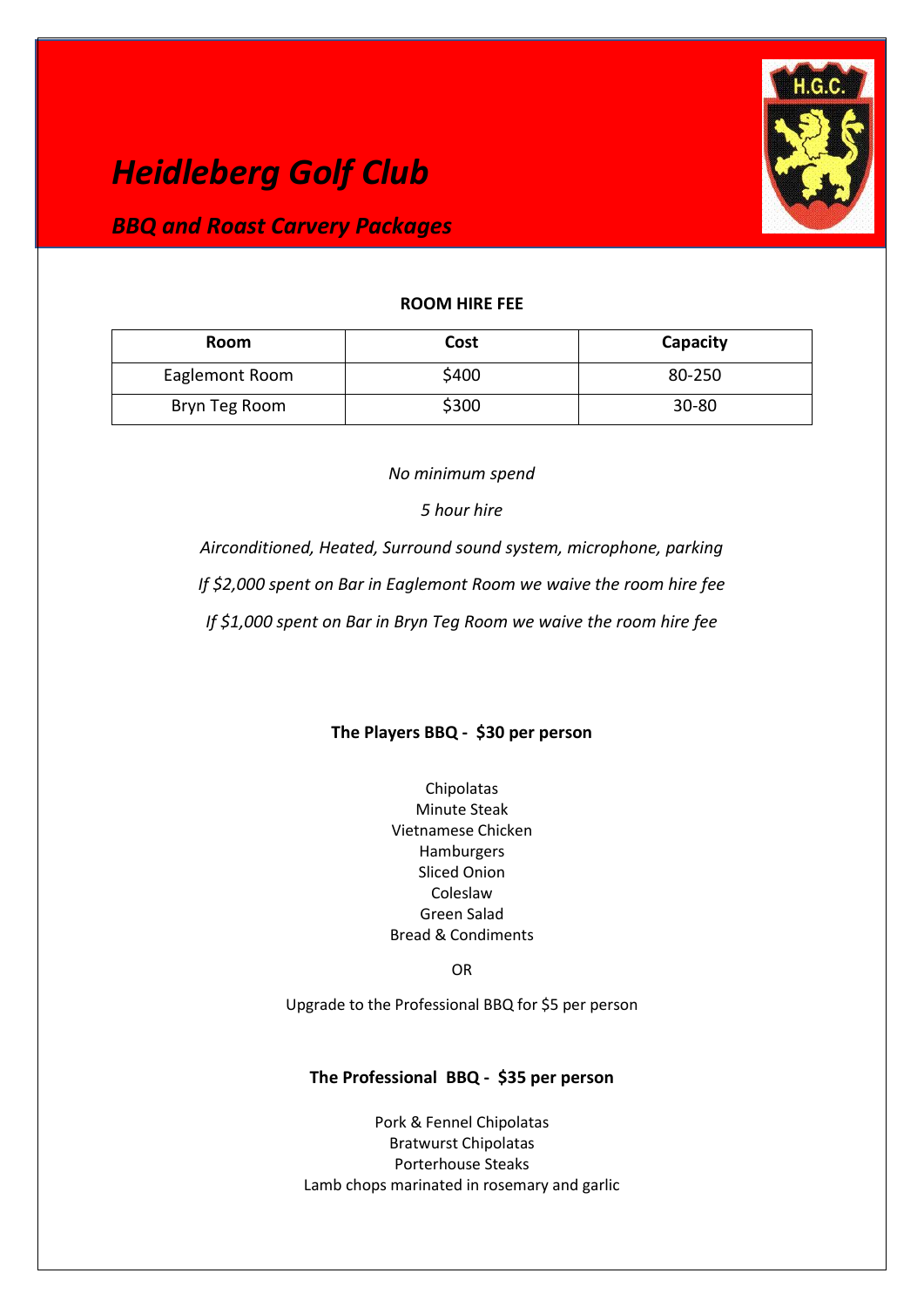Chicken Maryland Fillets Atlantic Salmon pieces with caraway and dill German Potato Salad with Pontian, bacon, seeded mustard, house mayo and chives Heidelberg Caesar Salad Roast Vegetable Salad with capsicum, parsnip, mushroom, eggplant, baby spinach & topped with Persian feta Bread & Condiments

#### **The Birdy Roast Carvery Package - \$30 per person**

Choose 1 meat - Beef or Chicken

Sliced Onion Coleslaw Green Salad Bread & Condiments

#### **Hole in One Roast Carvery Package \$35 per person**

Choose 2 meats - Beef, Chicken, Pork, Lamb German Potato Salad with Pontian, bacon, seeded mustard, house mayo and chives Heidelberg Caesar Salad Roast Vegetable Salad with capsicum, parsnip, mushroom, eggplant, baby spinach & topped with Persian feta Bread & Condiments

#### **Add on to your Package**

Cheese Platter \$30 per platter

Antipasto Platter \$30 per platter

Crunchy Platter \$15 per platter

Dessert Buffet \$7 per person

Cocktail on Arrival \$10

#### Cakeage:

Served on Platter to cake table - \$50

Served Individually to each guest \$2 per person

Chair cover and Sash \$3 per chair

Barefoot lawn bowls \$5 per person